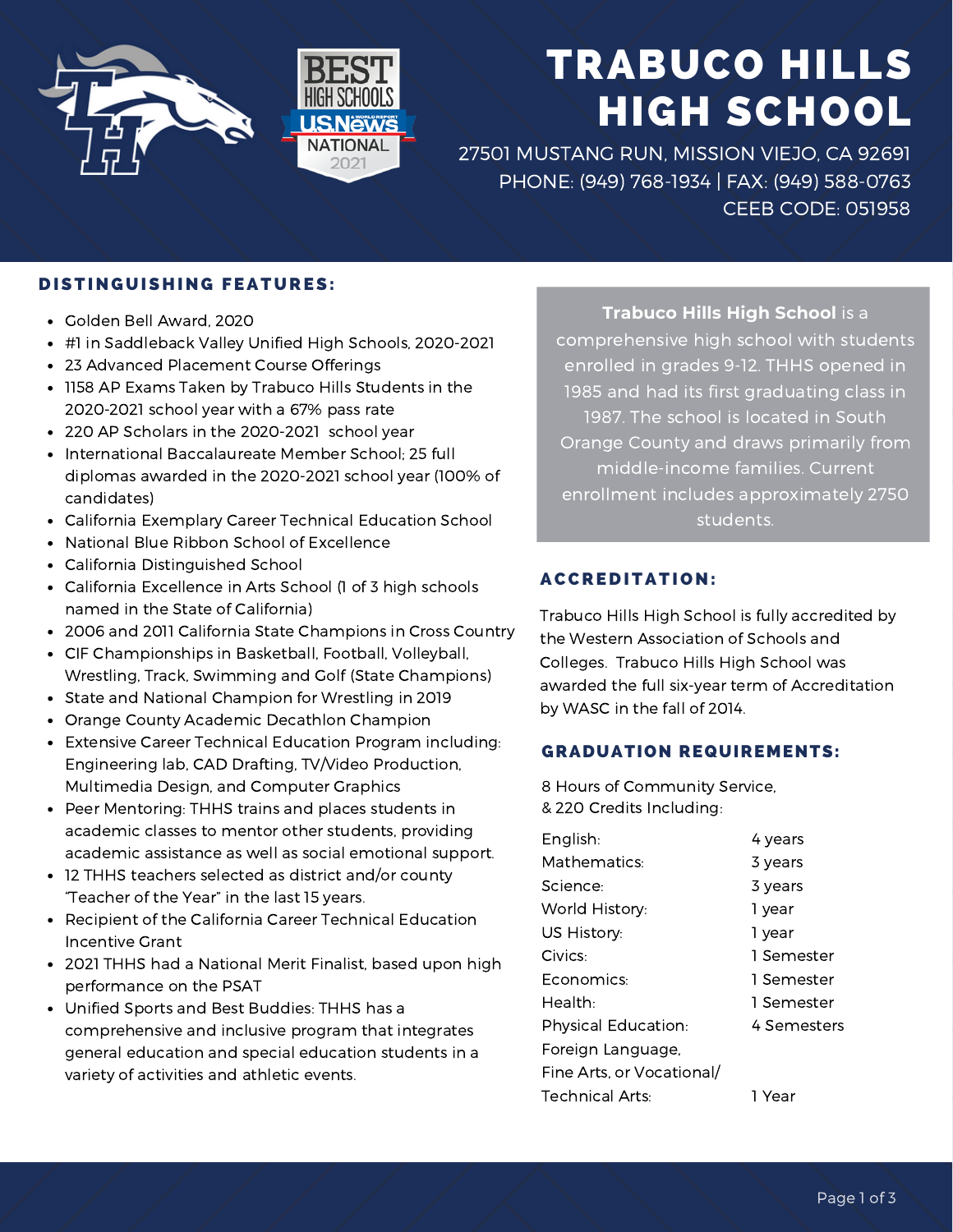

## TRABUCO HILLS HIGH SCHOOL

#### ADVANCED PLACEMENT, INTERNATIONAL BACCALAUREATE AND HONOR COURSES:

Advanced Placement, International Baccalaureate and Honors Courses are offered at all grade levels as listed below:

Algebra 2 Honors Art Drawing AP/IB Art History AP Biology AP Calculus AB AP/IB Calculus BC AP Chemistry AP Chemistry Honors AP Computer Science A AP Computer Science Principles English HL1 English HL2 English Literature AP Enviro Science AP/IB European History AP Film HL1 Film HL2 French Language AP/IB French Literature AP/IB Geometry Honors German Language AP/IB History of the Amer. HL2 Honors English 1, 2, 3 Human Geography AP Macroeconomics AP Math Analysis & Approach SL Math Studies SL Music Theory AP Physics C AP Physics Honors/Physics SL Psychology AP Psychology HL2 Spanish Language AP/IB Spanish Literature AP/IB Statistics AP U.S. Govt. and Pol. AP U.S. History AP/IB

### GRADING:

Grade point average is computed using 4.00 scale:

 $A=4 B=3 C=2 D=1 F=0$ 

Honors and Advanced Placement courses are weighted and figured in the grade point average and class rank. Each weighted class is multiplied times .2 and divided by the number of semesters. The resulting figures are then added to the grade point average. The school transcript provides three G.P.A.'s:

- **Academic G.P.A.:** G.P.A. based on all course work excluding physical education/athletics.
- **CSU G.P.A.:** G.P.A. based on all course work completed in grades 10-12, except P.E./athletics; uses a maximum of 8 weighted semester courses completed in grades 10-11 only.
- **Cal Grant G.P.A.:** Includes all classes taken in grades 10-11 with the exception of any class marked with an asterisk on the transcript. No classes are weighted.
- **Total G.P.A.:** G.P.A. based on all course work.

At the end of the fall and spring semesters, students receive official transcript grades for each course. Teachers submit progress reports and quarter grades three times per semester.

## EXTRA-CURRICULAR ACTIVITIES:

Trabuco Hills High School offers a wide variety of outstanding extracurricular programs, including instrumental music, chorus, drama, National Honor Society (NHS), California Scholarship Federation (CSF), Mock Trial, Academic Decathlon, service clubs, leadership, and other special interest groups. THHS sponsors a broad program of interscholastic sports including varsity teams in 19 sports with equal opportunities for male and female students. Peer communication is maximized through Hope Squad and Counselor MTSS. THHS drama has received county and state recognition for consecutive years for superior drama and video productions. The THHS cheer squad has placed in the national final competitions since 2001. The THHS Marching Band has been selected to perform at the 2021 Macy's Day Parade.